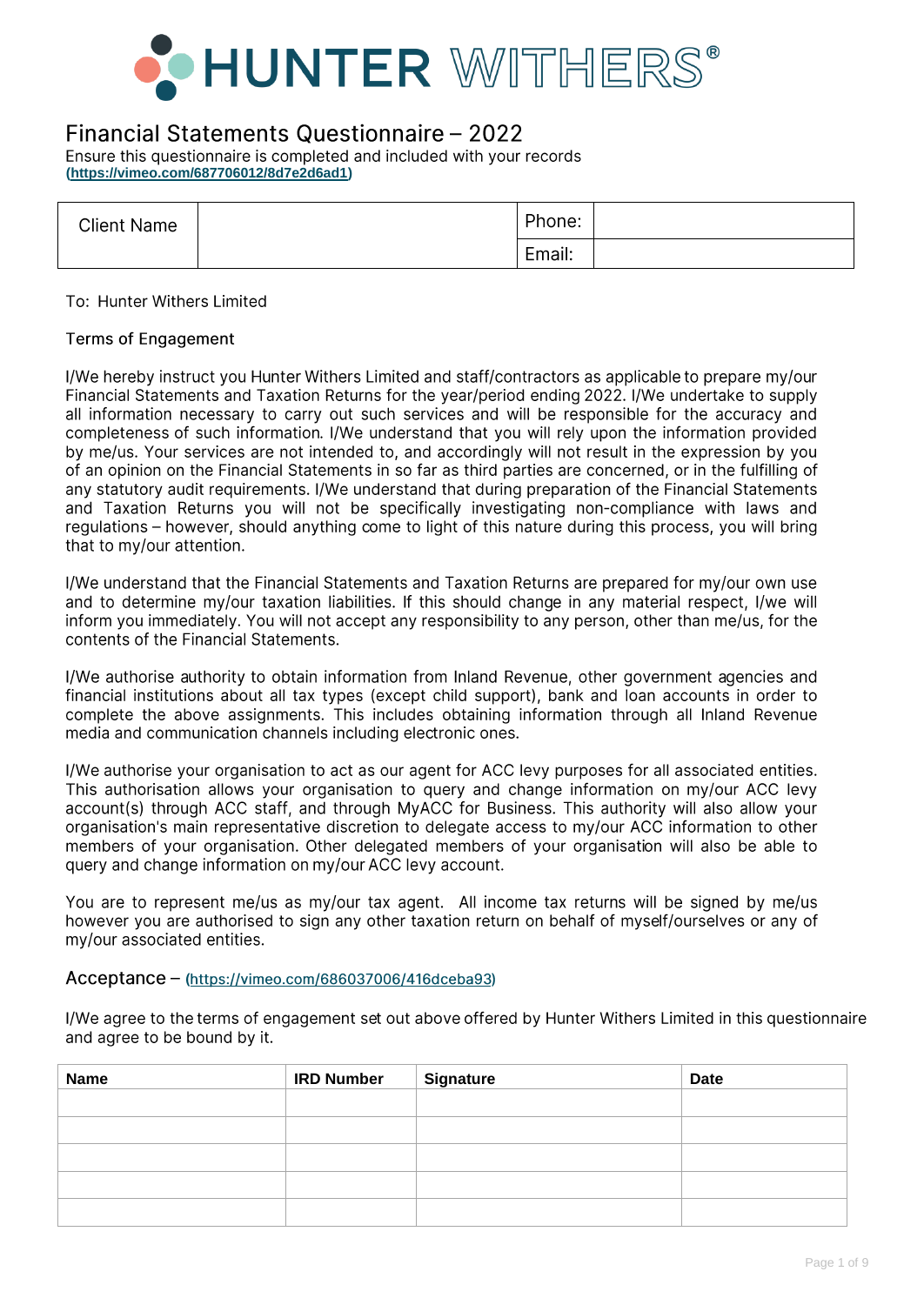

| (https://vimeo.com/686063058/091fdf2faf)                                                                               |                                  |
|------------------------------------------------------------------------------------------------------------------------|----------------------------------|
| Convenient time to call you is:                                                                                        |                                  |
| Alternative phone numbers are:                                                                                         |                                  |
| When do you want your accounts completed by?                                                                           |                                  |
| Would you like us to supply a copy to your bank?                                                                       | (Tick One)<br>$Yes \Box No \Box$ |
| If your accounts are to be supplied to your bank, please<br>advise the name of your current bank manager:              |                                  |
| Has the nature of your business changed in any way during the past 12 months?<br>If yes, please provide brief details: |                                  |
|                                                                                                                        |                                  |
|                                                                                                                        |                                  |
|                                                                                                                        |                                  |

#### **Companies Only:**

**[\(https://vimeo.com/686059657/6fc55c0aec\)](https://vimeo.com/686059657/6fc55c0aec)** 

**Under the Companies Amendment Act 2014 there is now a requirement for all directors to provide their place of birth and date of birth AND in addition, there must be at least one director that either lives in New Zealand; or lives in Australia and is a director of a company incorporated in Australia:**

| <b>Director</b> | Date of birth | City / Town of birth | <b>Country of birth</b> | <b>Current residential address</b> |
|-----------------|---------------|----------------------|-------------------------|------------------------------------|
|                 |               |                      |                         |                                    |
|                 |               |                      |                         |                                    |
|                 |               |                      |                         |                                    |
|                 |               |                      |                         |                                    |
|                 |               |                      |                         |                                    |
|                 |               |                      |                         |                                    |
|                 |               |                      |                         |                                    |
|                 |               |                      |                         |                                    |
|                 |               |                      |                         |                                    |
|                 |               |                      |                         |                                    |
|                 |               |                      |                         |                                    |
|                 |               |                      |                         |                                    |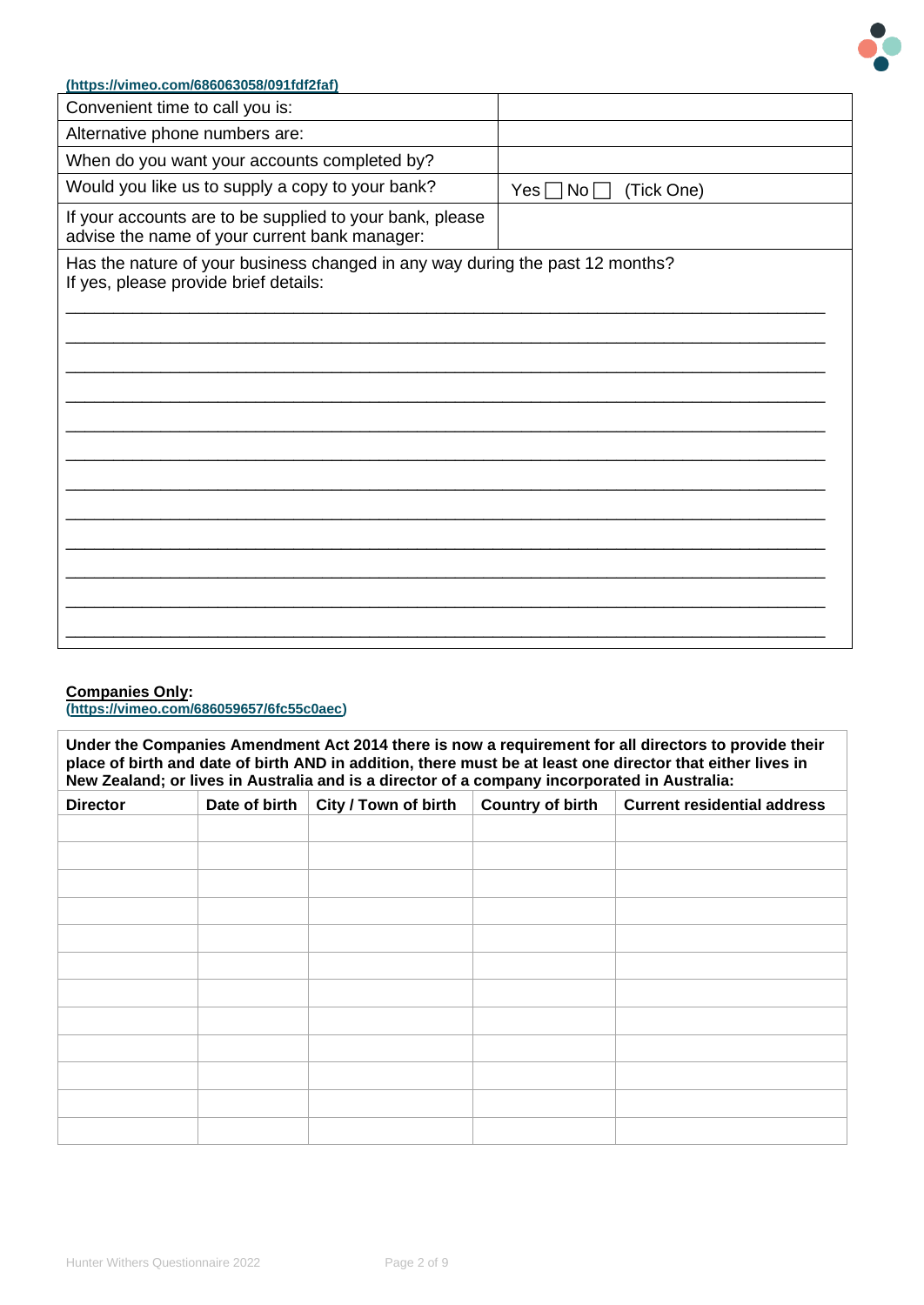

| <b>Records Required</b>                                                                                                                                                                                        | ✓                           | <b>Comment</b>                                            |  |  |  |
|----------------------------------------------------------------------------------------------------------------------------------------------------------------------------------------------------------------|-----------------------------|-----------------------------------------------------------|--|--|--|
| Bank Statements, Cash books, etc - (https://vimeo.com/686074652/730b90887d)                                                                                                                                    |                             |                                                           |  |  |  |
| Where an online accounting system is used (e.g., Xero / MYOB), please<br>provide:<br>• Final bank statement for the year for all bank accounts                                                                 | $\Box$                      |                                                           |  |  |  |
| Where a non-cloud based computerised accounting system is used (e.g.,                                                                                                                                          | $\Box$                      |                                                           |  |  |  |
| MYOB), please provide the following:<br>• General Ledger Detailed, General Ledger Summary, Trial Balance, Profit &<br>Loss, Balance Sheet, GST Reconciliation.                                                 |                             |                                                           |  |  |  |
| • Copy of bank reconciliation as at balance date for all bank accounts.<br>" Final bank statement for the year for all bank accounts.                                                                          |                             |                                                           |  |  |  |
| Where a Cashbook (computerised / manual) or no system is used, please<br>provide:                                                                                                                              | $\Box$                      |                                                           |  |  |  |
| • Cashbook (if one is kept, including one-month past balance date).<br>• Copy of bank reconciliation as at balance date for all bank accounts.<br>• Bank statements for the full year for all bank accounts.   |                             |                                                           |  |  |  |
| Note: If no cashbook has been kept, please ensure that bank statements<br>include the details of what each deposit and withdrawal was for.                                                                     |                             |                                                           |  |  |  |
| Loan Statements - (https://vimeo.com/686065764/f74a0a2c7e)                                                                                                                                                     |                             |                                                           |  |  |  |
| Supply a copy of any loan transaction statements for the financial year up to your<br>balance date, including loans that have been refinanced or repaid during the<br>year.                                    | $\Box$                      |                                                           |  |  |  |
| Employers - Wages paid to Employees - (https://vimeo.com/686077194/78a69fb66a)                                                                                                                                 |                             |                                                           |  |  |  |
| Supply a month-by-month summary of gross wages and PAYE deductions. Any<br>payments to employers that have not been captured at the IRD e.g. cash bonus                                                        | $\Box$                      |                                                           |  |  |  |
| Covid-19 Wage Subsidy and Small Business Loan - (https://vimeo.com/686086985/201cfecc8c)                                                                                                                       |                             |                                                           |  |  |  |
| Have you received the Wage Subsidy? (Please note all dates and receipts)                                                                                                                                       | $\mathcal{L}_{\mathcal{A}}$ | Date rec: $/$ / \$                                        |  |  |  |
| Have you received Resurgence Support Payments? (Please note all dates and<br>receipts)                                                                                                                         | П                           | Date rec: $\angle$ $\angle$ $\angle$ \$                   |  |  |  |
| Have you received the Government Small Business Loan?                                                                                                                                                          |                             | Date rec: $\angle$ / $\angle$ \$                          |  |  |  |
| Fringe Benefit Tax (FBT) Returns - (https://vimeo.com/686089683/9afb534c55)                                                                                                                                    |                             |                                                           |  |  |  |
| Supply copies of Fringe Benefit Tax (FBT) returns and work papers.                                                                                                                                             | П                           |                                                           |  |  |  |
| Goods & Services Tax (GST) Returns - (https://vimeo.com/686089683/9afb534c55)                                                                                                                                  |                             |                                                           |  |  |  |
| Please supply copies of Goods & Services Tax (GST) returns and work papers if<br>not filed via Xero.                                                                                                           | $\Box$                      |                                                           |  |  |  |
| Interest and Dividend Certificates - (https://vimeo.com/686095793/7c66a2cd92)                                                                                                                                  |                             |                                                           |  |  |  |
| Supply copies of RWT certificates.                                                                                                                                                                             |                             |                                                           |  |  |  |
| Accounts Receivable (Debtors) - see attached Schedule 1 - (https://vimeo.com/686101328/247a18b778)                                                                                                             |                             |                                                           |  |  |  |
| All accounts or amounts owing to you at balance date should be scheduled.<br><b>Exclude</b> any bad debts. To enable bad debts to be excluded from income,<br>these must be written off prior to balance date. | $\mathcal{L}$               | Total at Balance Date:<br>\$<br>GST Included □ Excluded □ |  |  |  |
| Accounts Payable (Creditors) - see attached Schedule 2 - (https://vimeo.com/686101328/247a18b778)                                                                                                              |                             |                                                           |  |  |  |
| All accounts or amounts owing by you at balance date should be scheduled<br>indicating name of creditor, amount and what the debt is for.                                                                      | $\mathsf{L}$                | Total at Balance Date:<br>\$                              |  |  |  |
|                                                                                                                                                                                                                |                             | GST Included   Excluded                                   |  |  |  |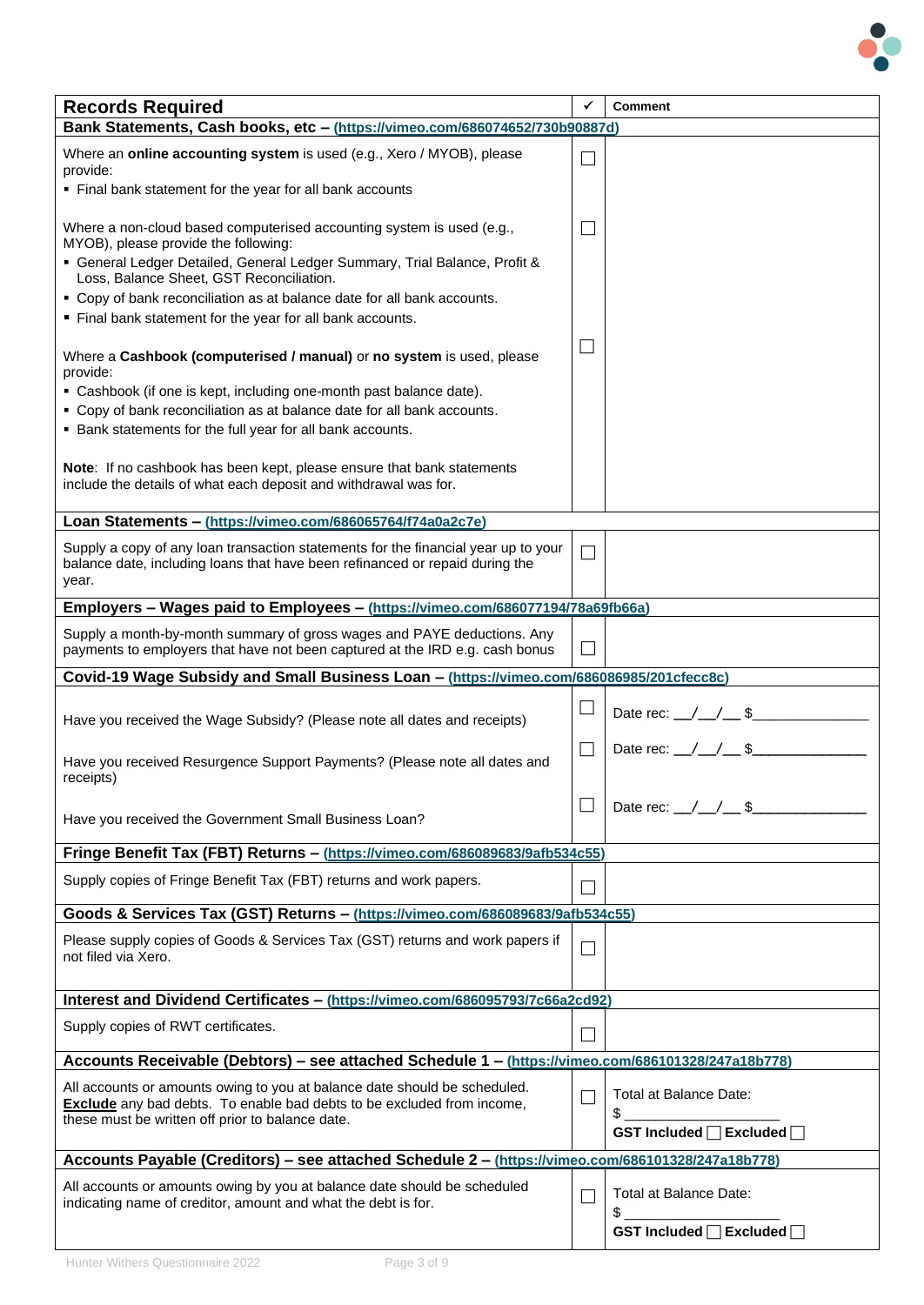| Cash on Hand - (https://vimeo.com/686416514/c3f415f0d0)                                                                                                          |                |                               |
|------------------------------------------------------------------------------------------------------------------------------------------------------------------|----------------|-------------------------------|
| *Cash on Hand<br>Date banked $\frac{1}{2}$                                                                                                                       | $\blacksquare$ |                               |
| Petty Cash                                                                                                                                                       |                |                               |
| <b>Till Floats/Cash Floats</b>                                                                                                                                   | ×.             |                               |
| *(Include cash sales prior to balance date but not banked until after balance                                                                                    |                |                               |
| date)                                                                                                                                                            |                |                               |
|                                                                                                                                                                  |                |                               |
| Stock on Hand - (https://vimeo.com/686455450/3f84a4324e)                                                                                                         |                |                               |
| Stock                                                                                                                                                            |                | Valued at lower of:           |
| Stock should be physically counted at balance date and adequate records<br>retained to substantiate the dollar value arrived at.                                 | $\Box$         | $\overline{\phantom{a}}$ cost |
|                                                                                                                                                                  |                | • net realisable value        |
| Please note that if you estimate your stock to be less than \$10,000 at the end of                                                                               | $\Box$         | • market value                |
| your income year, you may have the option of not physically counting your stock.<br>In these circumstances we will assume that your closing stock is the same as |                | \$                            |
| your opening stock. Please indicate if you would like to use this option.                                                                                        |                | GST Included □ Excluded □     |
| <b>Work in Progress</b>                                                                                                                                          |                |                               |
| Include material costs, labour costs and overhead costs.                                                                                                         |                | GST Included   Excluded       |
|                                                                                                                                                                  |                |                               |
|                                                                                                                                                                  |                |                               |
| Prepayments and Income in Advance - (https://vimeo.com/686460222/64b28ec8ad)                                                                                     |                |                               |
|                                                                                                                                                                  |                |                               |
| <b>Prepayments Made</b>                                                                                                                                          | ⊔              | $\frac{1}{2}$                 |
| Balance of any payments made before balance date for goods or services not<br>received or used by balance date.                                                  |                | GST Included □ Excluded □     |
|                                                                                                                                                                  | $\Box$         |                               |
| Income in Advance                                                                                                                                                |                | \$_                           |
| Balance of any receipts received before balance date for goods or services not                                                                                   |                | GST Included □ Excluded □     |
| provided by balance date                                                                                                                                         |                |                               |
| Capital and Development Expenditure - (https://vimeo.com/686462222/421c3f7d40)                                                                                   |                |                               |
| Attach details of assets purchased or sold during the year such as motor                                                                                         |                |                               |
| vehicles, plant and equipment and properties.  Where applicable please provide                                                                                   | ⊔              |                               |
| the following details:                                                                                                                                           |                |                               |
| - Hire purchase or loan agreements                                                                                                                               |                |                               |
| • Lease agreements                                                                                                                                               |                |                               |
| • All legal statements and agreements                                                                                                                            |                |                               |
| • Trade-in details<br>- Lost, stolen or scrapped items                                                                                                           |                |                               |
|                                                                                                                                                                  |                |                               |
|                                                                                                                                                                  |                |                               |
| • Insurance pay out<br>• Copy of Tax Invoices                                                                                                                    |                |                               |
|                                                                                                                                                                  |                |                               |
| Development expenditure includes clearing land, drainage, construction of                                                                                        |                |                               |
| roads, irrigation, supporting frames for crops, construction of fences (where there                                                                              |                |                               |
| are no existing fences), etc. It can also include costs such as fertiliser or                                                                                    |                |                               |
| regrassing if you are undertaking a major conversion project.<br>Please provide full details if you have undertaken any work of this type.                       |                |                               |
|                                                                                                                                                                  |                |                               |
| Please check last year's Depreciation Schedule from your Annual Accounts, we                                                                                     |                |                               |
| suggest you review the schedule and indicate any assets that no longer exist.                                                                                    |                |                               |
| Transactions Not Through the Business - (https://vimeo.com/686466947/b7ac89937f)                                                                                 |                |                               |
|                                                                                                                                                                  |                |                               |
| Were all sales banked into your business trading bank account? Yes $\Box$ No $\Box$                                                                              |                |                               |
| If No, list amounts not banked and when they were lodged:                                                                                                        |                |                               |
|                                                                                                                                                                  |                | Personal                      |
|                                                                                                                                                                  |                | <b>Business</b>               |
|                                                                                                                                                                  |                | Other bank accounts           |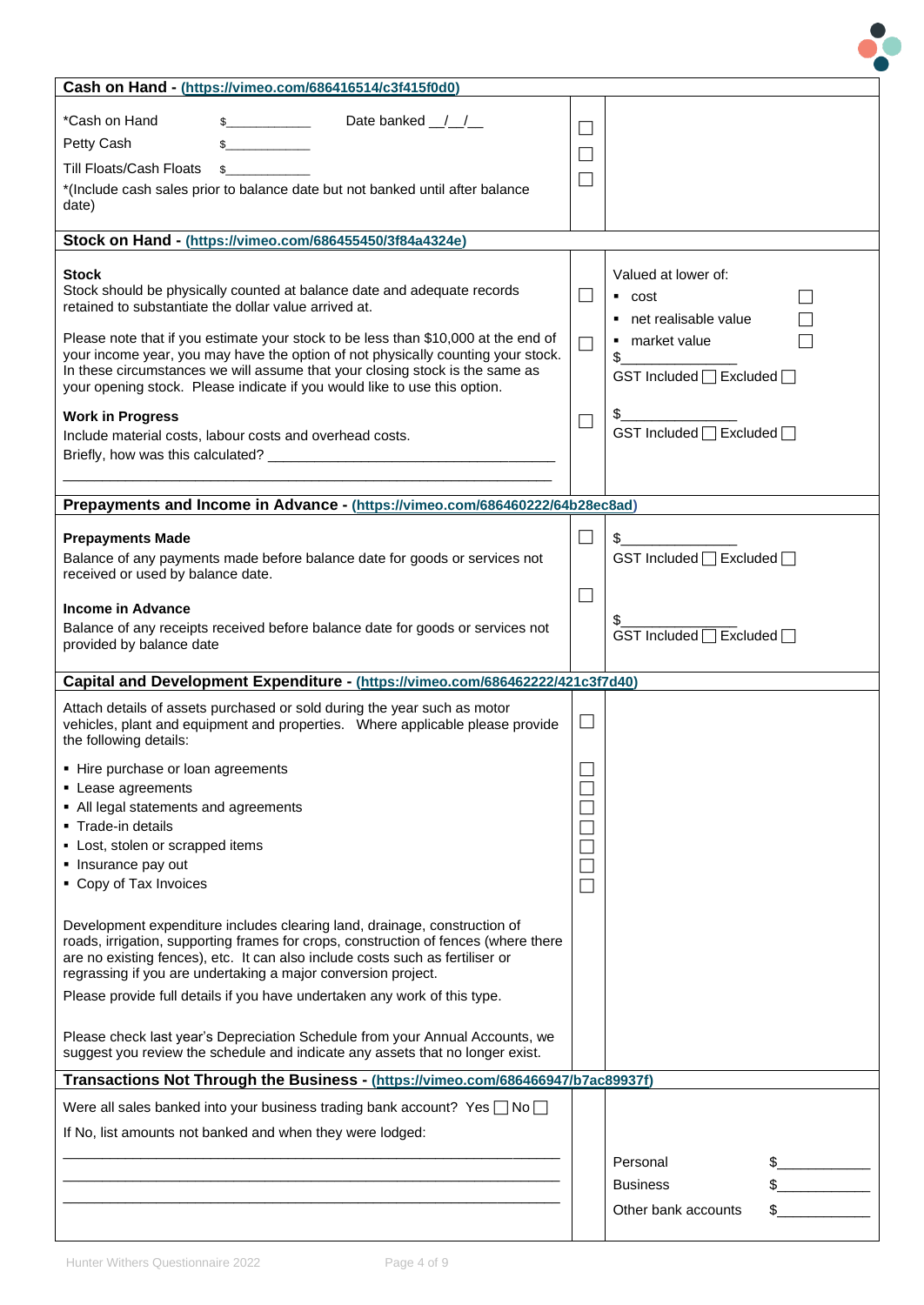| Other Non-Taxable Income - (https://vimeo.com/686467748/d1db87aab5)                            |        |                                                 |
|------------------------------------------------------------------------------------------------|--------|-------------------------------------------------|
|                                                                                                | L.     |                                                 |
| Did you receive non-taxable income from any other sources?                                     |        |                                                 |
| If yes, please provide details.                                                                |        |                                                 |
|                                                                                                |        |                                                 |
| Legal and Loan Documents - (https://vimeo.com/686469194/e5ac0b101f)                            |        |                                                 |
| Please attach any solicitor's statements and Sale and Purchase Agreements                      |        |                                                 |
| relating to any legal transactions during the year. Please also include                        | M.     |                                                 |
| Statements and Agreements relating to any mortgages, hire purchase, leases or                  |        |                                                 |
| loans.                                                                                         |        |                                                 |
| Business Expenses - (https://vimeo.com/686477683/35cfad25e7)                                   |        |                                                 |
| There are a number of invoices that we specifically require. Please ensure the                 |        |                                                 |
| records you provide us with include all paid accounts for:                                     |        |                                                 |
| Insurance premiums                                                                             |        |                                                 |
| Legal fees                                                                                     |        |                                                 |
|                                                                                                |        |                                                 |
| Private Use - (https://vimeo.com/686487397/7dd7fb81ef)                                         |        |                                                 |
| Value of goods taken for private use at their cost price.                                      |        | GST Incl <sup>[</sup> Excl <sup>[</sup> ]<br>\$ |
|                                                                                                | ×      |                                                 |
| Expenses paid in Cash or from Personal Funds - (https://vimeo.com/686489045/79c7598c72)        |        |                                                 |
|                                                                                                |        |                                                 |
| Please provide a list if applicable.                                                           | $\sim$ |                                                 |
| Residential Land Withholding Tax - (https://vimeo.com/686521978/27f7e39c6e)                    |        |                                                 |
|                                                                                                |        |                                                 |
| Have you sold residential property in New Zealand where Residential Land                       | M.     |                                                 |
| Withholding Tax has been deducted and paid to the IRD? If so, provide details                  |        |                                                 |
| e.g., IR1100 Residential land withholding tax return and other sale and purchase<br>documents. |        |                                                 |
|                                                                                                |        |                                                 |
| Residential Property Sales - (https://vimeo.com/686834593/83a3b5492e)                          |        |                                                 |
|                                                                                                |        |                                                 |
| Have you sold any residential property during the year (not otherwise detailed on              | $\Box$ |                                                 |
| the information provided)?                                                                     |        |                                                 |
| If yes, when was the property purchased?                                                       |        |                                                 |
| If it was purchased with 10 years of the sale date,                                            |        |                                                 |
| what was the original purchase price?                                                          |        |                                                 |
| and the sale price?                                                                            |        |                                                 |
|                                                                                                |        | \$                                              |
| Mortgage Interest Paid on Residential Properties - (https://vimeo.com/686524389/df2fa65f96)    |        |                                                 |
|                                                                                                |        |                                                 |
| Have you incurred interest on residential properties owned (which is not your                  | ⊔      |                                                 |
| main family home)? Is the interest also against properties other than residential              |        |                                                 |
| rentals? If so, please provide details of amount of interest and dates paid.                   |        |                                                 |
| Research and Development - (https://vimeo.com/686525413/319ef41c8d)                            |        |                                                 |
|                                                                                                |        |                                                 |
| Have you spent an amount on research and development during the income                         | M      |                                                 |
| year? If so, provide ledger accounts and details of expenditure                                |        |                                                 |
|                                                                                                |        |                                                 |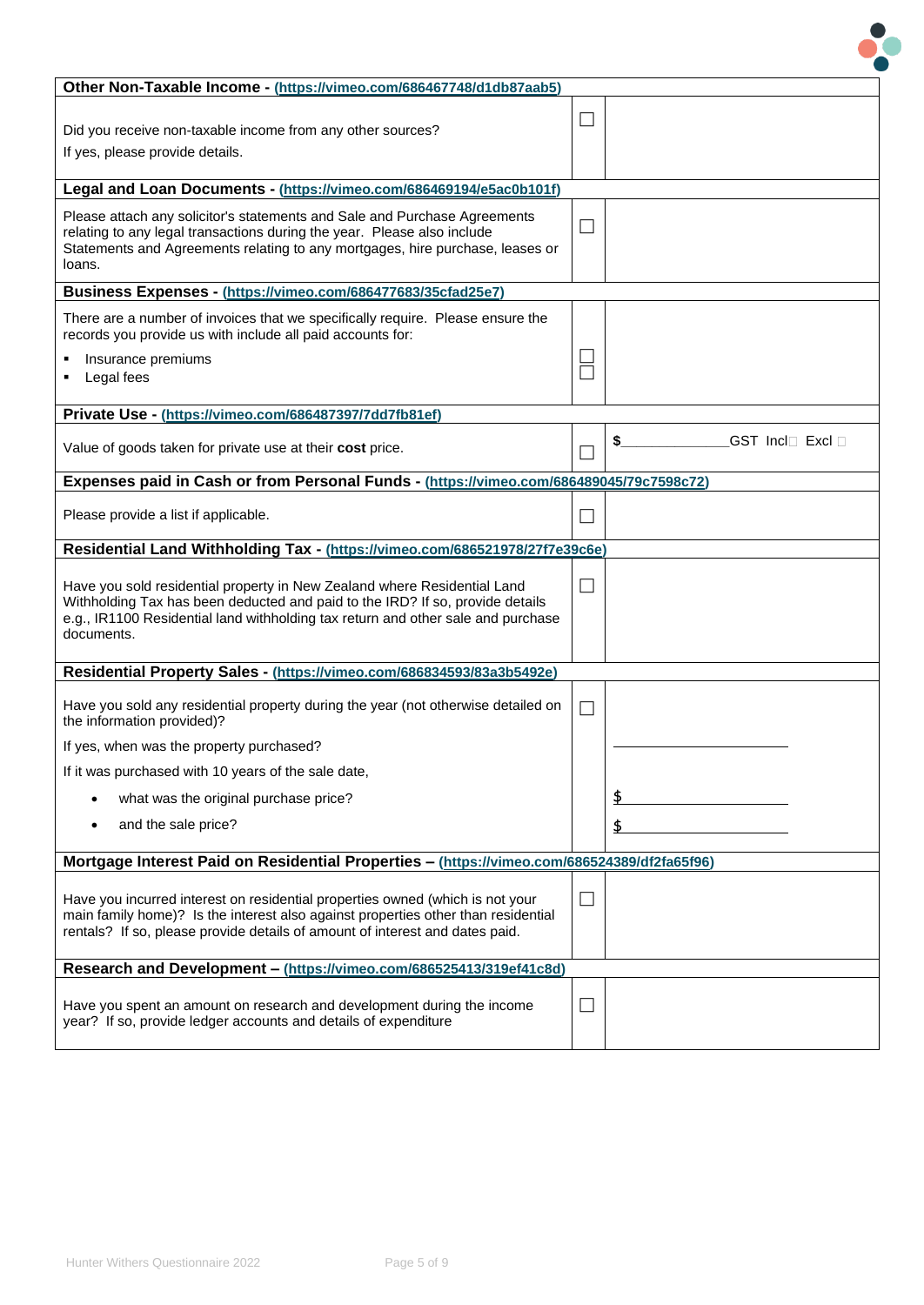

| The proportion of motor vehicle business use as established by your vehicle logbook(s) is/are:                                                                                                                                                                                                                             |                |                                                    |        |
|----------------------------------------------------------------------------------------------------------------------------------------------------------------------------------------------------------------------------------------------------------------------------------------------------------------------------|----------------|----------------------------------------------------|--------|
|                                                                                                                                                                                                                                                                                                                            |                |                                                    |        |
| <b>Business</b>                                                                                                                                                                                                                                                                                                            | km             |                                                    |        |
| Total                                                                                                                                                                                                                                                                                                                      | km             |                                                    |        |
| Percentage Business                                                                                                                                                                                                                                                                                                        | %              |                                                    |        |
| Vehicle Description: __________                                                                                                                                                                                                                                                                                            |                |                                                    |        |
| <b>Business</b>                                                                                                                                                                                                                                                                                                            | km             |                                                    |        |
| Total                                                                                                                                                                                                                                                                                                                      | km             |                                                    |        |
| Percentage Business ______                                                                                                                                                                                                                                                                                                 | %              |                                                    |        |
| Please note that a detailed and accurate logbook must be completed for a three-month period every three years or vehicle<br>expense claims will be limited to a maximum of 25% of expenses incurred. If you are operating as a Company, please indicate<br>which vehicles you are currently paying Fringe Benefit tax for: |                |                                                    |        |
|                                                                                                                                                                                                                                                                                                                            |                |                                                    |        |
| Home Office Expenses - (https://vimeo.com/686529198/dd3513f60a)                                                                                                                                                                                                                                                            |                |                                                    |        |
| If part of your home is set aside principally for use as an office/workshop/storage area, please provide the following details:                                                                                                                                                                                            |                |                                                    |        |
| Address for Home Office <b>All and Server Contract Contract Contract Contract Contract Contract Contract Contract Contract Contract Contract Contract Contract Contract Contract Contract Contract Contract Contract Contract Co</b>                                                                                       |                |                                                    |        |
| Home Office area: - no change as per previous year                                                                                                                                                                                                                                                                         |                |                                                    |        |
| OR                                                                                                                                                                                                                                                                                                                         |                |                                                    |        |
| Area used for Business:                                                                                                                                                                                                                                                                                                    | m <sup>2</sup> |                                                    |        |
| Total Area of House & Workshop:                                                                                                                                                                                                                                                                                            | m <sup>2</sup> |                                                    |        |
| <b>Actual Cost Method</b>                                                                                                                                                                                                                                                                                                  |                | OR IRD Square Metre Rate Method (see below note) * |        |
| Power                                                                                                                                                                                                                                                                                                                      | $\frac{1}{2}$  |                                                    |        |
| Insurance (Building & Contents)                                                                                                                                                                                                                                                                                            | $\frac{1}{2}$  |                                                    |        |
| Interest (House Mortgage)                                                                                                                                                                                                                                                                                                  | $\frac{1}{2}$  | Interest (House Mortgage)                          | $\sim$ |
| Rates (including regional council rates) \$                                                                                                                                                                                                                                                                                |                | Rates (including regional council rates) \$        |        |
| Rent                                                                                                                                                                                                                                                                                                                       | $\frac{1}{2}$  | Rent                                               | $\sim$ |
| Repairs & Maintenance                                                                                                                                                                                                                                                                                                      | $\frac{1}{2}$  |                                                    |        |
| Telephone rental                                                                                                                                                                                                                                                                                                           | $\frac{1}{2}$  |                                                    |        |
| Other                                                                                                                                                                                                                                                                                                                      |                |                                                    |        |
| Total                                                                                                                                                                                                                                                                                                                      | \$             |                                                    |        |

**Motor Vehicles – [\(https://vimeo.com/686526734/28298b6847\)](https://vimeo.com/686526734/28298b6847)**

*\*Would you like to use the IRD rate? Currently it is \$42.75 per square metre. This allowance doesn't cover Mortgage Interest, Rates or Rent costs so we would still require these amounts.*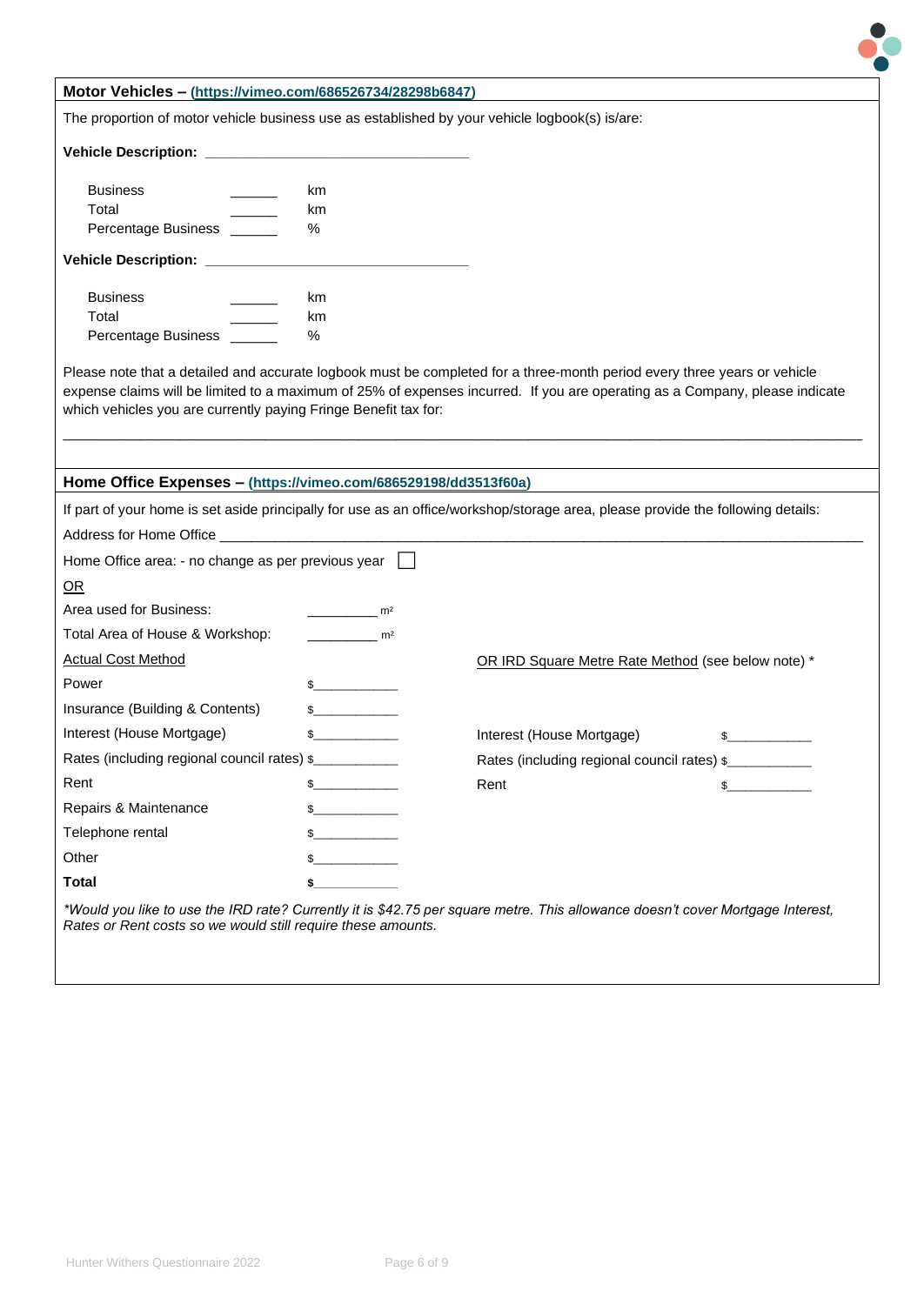| Mixed Use Holiday Home - (https://vimeo.com/686530087/20dbc18b3a)                                                                                                                                                                                                                                            |                      |  |
|--------------------------------------------------------------------------------------------------------------------------------------------------------------------------------------------------------------------------------------------------------------------------------------------------------------|----------------------|--|
| Does this entity have a property (such as a holiday home or a bach) that is used privately and to derive income?                                                                                                                                                                                             |                      |  |
|                                                                                                                                                                                                                                                                                                              | $Yes \Box No \Box$   |  |
|                                                                                                                                                                                                                                                                                                              |                      |  |
| Was the property empty for 62 days or more in the income year?<br>If yes, please complete the following section so we can determine the amount of allowable deductions.                                                                                                                                      | Yes $\Box$ No $\Box$ |  |
| <b>Mixed Use Holiday Home - Information Required</b>                                                                                                                                                                                                                                                         |                      |  |
| The number of days the property was empty during the income year                                                                                                                                                                                                                                             |                      |  |
| The number of days the asset was used by family or associated persons* during the income year<br>OR where income from any person received was less than 80% of market rate<br>* Associated persons include close relatives, or if owned by an entity, persons associated with the entity owning the property |                      |  |
| Expenses incurred in respect of the property (the list below is not exhaustive - details of all expenses will be<br>required):                                                                                                                                                                               |                      |  |
| Cost of advertising for tenants                                                                                                                                                                                                                                                                              |                      |  |
| Cost of repairing damages caused by tenants                                                                                                                                                                                                                                                                  | $\sim$               |  |
| Number of days spent in the property while repairing damages caused by tenants                                                                                                                                                                                                                               |                      |  |
| Mortgage interest                                                                                                                                                                                                                                                                                            |                      |  |
| Rates                                                                                                                                                                                                                                                                                                        | $\mathbb S$          |  |
| Insurance                                                                                                                                                                                                                                                                                                    |                      |  |
| Repairs/maintenance for general wear and tear                                                                                                                                                                                                                                                                |                      |  |
| Other (please give details):                                                                                                                                                                                                                                                                                 |                      |  |
| You are required to keep accurate records of all use for your mixed-use holiday home.                                                                                                                                                                                                                        |                      |  |

| Cryptoassets – (https://vimeo.com/686530691/4901865589)                                                                                 |  |  |  |
|-----------------------------------------------------------------------------------------------------------------------------------------|--|--|--|
| Have you received or traded in cryptoassets during the income year? If so, please provide the following information:                    |  |  |  |
| The type of cryptoasset<br>$\bullet$                                                                                                    |  |  |  |
| For each transaction provide the date, type of transaction i.e., received or disposed of, number of units,<br>$\bullet$<br>value in NZD |  |  |  |
| Total units of each cryptoasset held at the beginning and end of the year<br>٠                                                          |  |  |  |
| Exchange records and bank statements                                                                                                    |  |  |  |
| Wallet addresses                                                                                                                        |  |  |  |
|                                                                                                                                         |  |  |  |

| Individuals - (https://vimeo.com/686531428/ca24d5cc71)                                                       |  |  |  |
|--------------------------------------------------------------------------------------------------------------|--|--|--|
| Attach details:<br>Income Replacement (Protection) Insurance Policy - provide details of premiums and claims |  |  |  |
| <b>Donations</b>                                                                                             |  |  |  |
| Do you want us to complete your rebate claim form? Yes $\Box$ No $\Box$                                      |  |  |  |
| If so, please attach receipts.                                                                               |  |  |  |

### **Thank you for completing this questionnaire - don't forget to sign it Don't forget to sign it and feel free to email it back to info@hunterwithers.co.nz**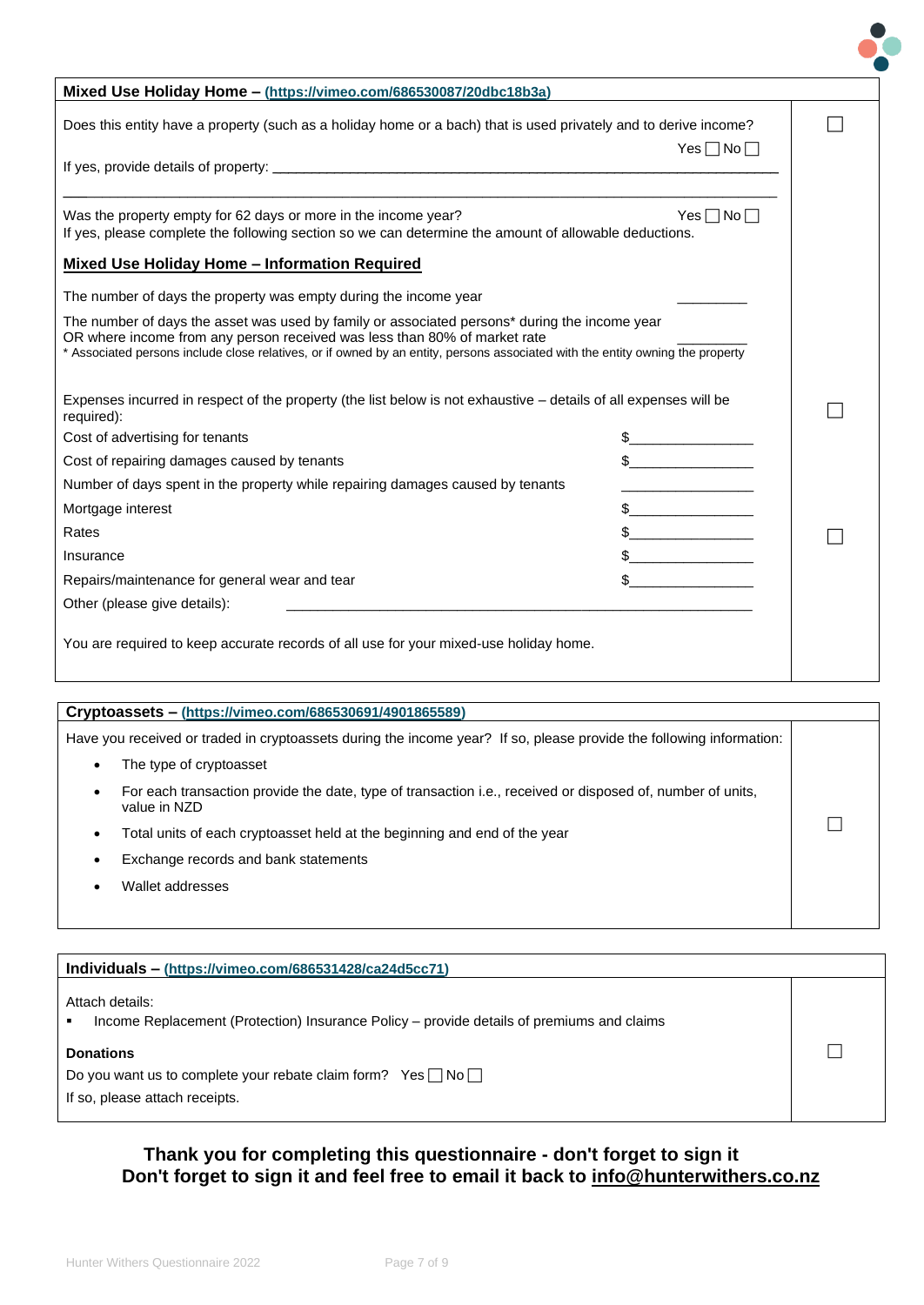

## Schedule 1 – Accounts Receivable (Debtors) Amounts owing to you at Balance Date 2022

**[\(https://vimeo.com/686103492/f1064af469\)](https://vimeo.com/686103492/f1064af469)**

Client Name

| Name of Debtor | <b>Description of Sale</b> | Code | <b>Total Incl GST</b> |
|----------------|----------------------------|------|-----------------------|
|                |                            |      |                       |
|                |                            |      |                       |
|                |                            |      |                       |
|                |                            |      |                       |
|                |                            |      |                       |
|                |                            |      |                       |
|                |                            |      |                       |
|                |                            |      |                       |
|                |                            |      |                       |
|                |                            |      |                       |
|                |                            |      |                       |
|                |                            |      |                       |
|                |                            |      |                       |
|                |                            |      |                       |
|                |                            |      |                       |
|                |                            |      |                       |
|                |                            |      |                       |
|                |                            |      |                       |
|                |                            |      |                       |
|                |                            |      |                       |
|                |                            |      |                       |
|                |                            |      |                       |

| $\tau$ otals |  |  |
|--------------|--|--|
|              |  |  |